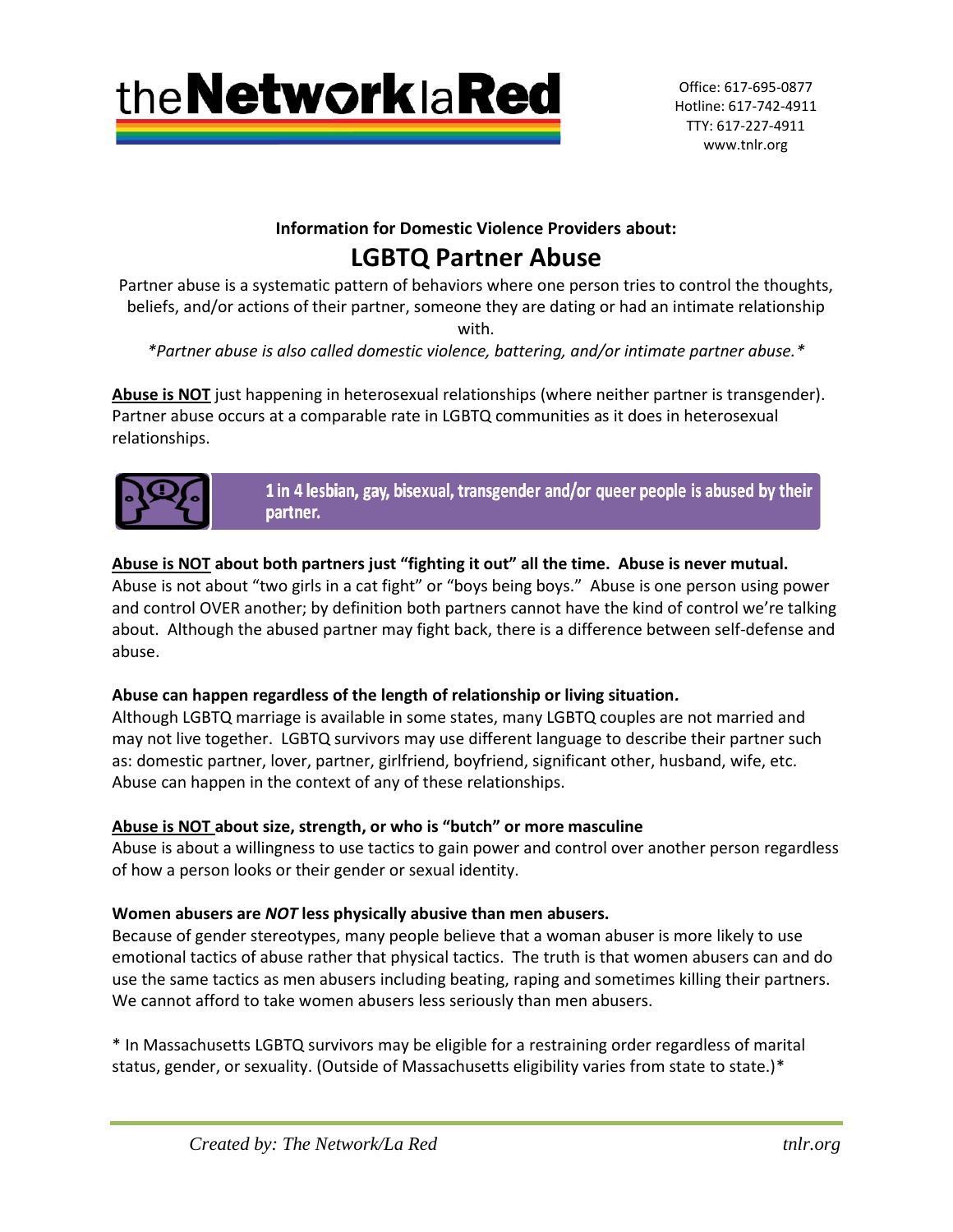## **Examples of tactics of abuse relevant to LGBTQ communities**

In addition to the tactics of abuse that are commonly used by abusers in all relationships, there are some additional tactics that abusers can use when one or more person in the relationship is LGBTQ identified. They may include the following:

#### **Emotional abuse**

Questioning the validity of the survivor's gender identity or sexual orientation; isolation from LGBTQ community groups or social spaces; controlling what someone wears or how they express their gender or sexuality; name calling using homo/bi/transphobic slurs; pressuring partner to be out; blaming for being "too" out; defining reality i.e. "Now that you are \_\_\_\_\_\_\_ (gay, queer, transgender, etc), you can't do this," or "If you want to be really \_\_\_\_\_\_\_\_ (gay, queer, transgender,

#### Abusers may say:

- ."If you leave me, I'll tell your boss that you are transgender."
- •"You need to stop acting so queer. I'm embarrassed by you."
- ."You are the butch. You have to pay for everything."
- . "If you don't have sex with me, I'll tell everyone at school that you are a dyke."
- •"All lesbians have sex this way."
- •"What do you think you're father will do when I tell him we're togehter? If you want to find out, keep pushing me."

etc.), you have to do this;" using stereotypes about LGBT relationships to control partner i.e. "now that you are with a woman, you can't have any women friends or look at other women."

#### **Physical abuse**

### Abusers may say:

- •"You're not a real man"
- ."If you were really gay you'd let me tie you up."
- •"Real women dress like this"
- •"No one is going to help you because you are trans."
- ."We're lesbians, we don't need to use protection. We can't catch STD's."
- ."I know I can't trust you alone with your friends because you are bisexual and you'll sleep with anyone."
- "Even with that wig on, you still look like a man."

Withholding hormones needed for gender transition; stalking, which can be easier if the partner is the same gender because they can make calls pretending to be the survivor or access services that are gender-specific; refusing to let partner rest or heal from gender transition-related surgeries; public displays of affection in areas that are not LGBTQ friendly to intimidate or scare partner. **Note: physical abuse in LGBTQ relationships can be just as severe as in straight relationships including tactics such as: pushing; hitting; punching; strangulation; threatening or attempting suicide;** 

**hurting pets; taking mobility aides or prosthetics; restricting medical access; controlling food; locking in or out of the house; murder**; **etc. A common myth is that women cannot be as violent as men, yet this is untrue.**

#### **Sexual abuse**

Not respecting words used to describe parts of their partner's body or body boundaries; exposure to HIV or sexually transmitted infections; using stereotypes to define reality around sex, i.e. "all

\_\_\_\_\_\_\_(lesbians, queers, gays, etc.) have sex this way;" using gender roles to control what partner does sexually, i.e. "Real \_\_\_\_\_\_\_\_ (men, women, butches, femmes) do this;" forcing partner to have sex in a way that doesn't align with their gender identity; Using the myth that women cannot rape other women, or that men cannot be raped to deny or discount sexual assault. **Note: sexual abuse in LGBTQ relationships can be just as severe as in straight relationships including tactics such as: rape, forcing sex acts; forcing sex in exchange for housing, food, money; sexual harassment; forcing sex with other people; forcing monogamy or forcing polyamory; withholding sex in order to control the partner; etc. LGBTQ survivors may deal with the added shame of being**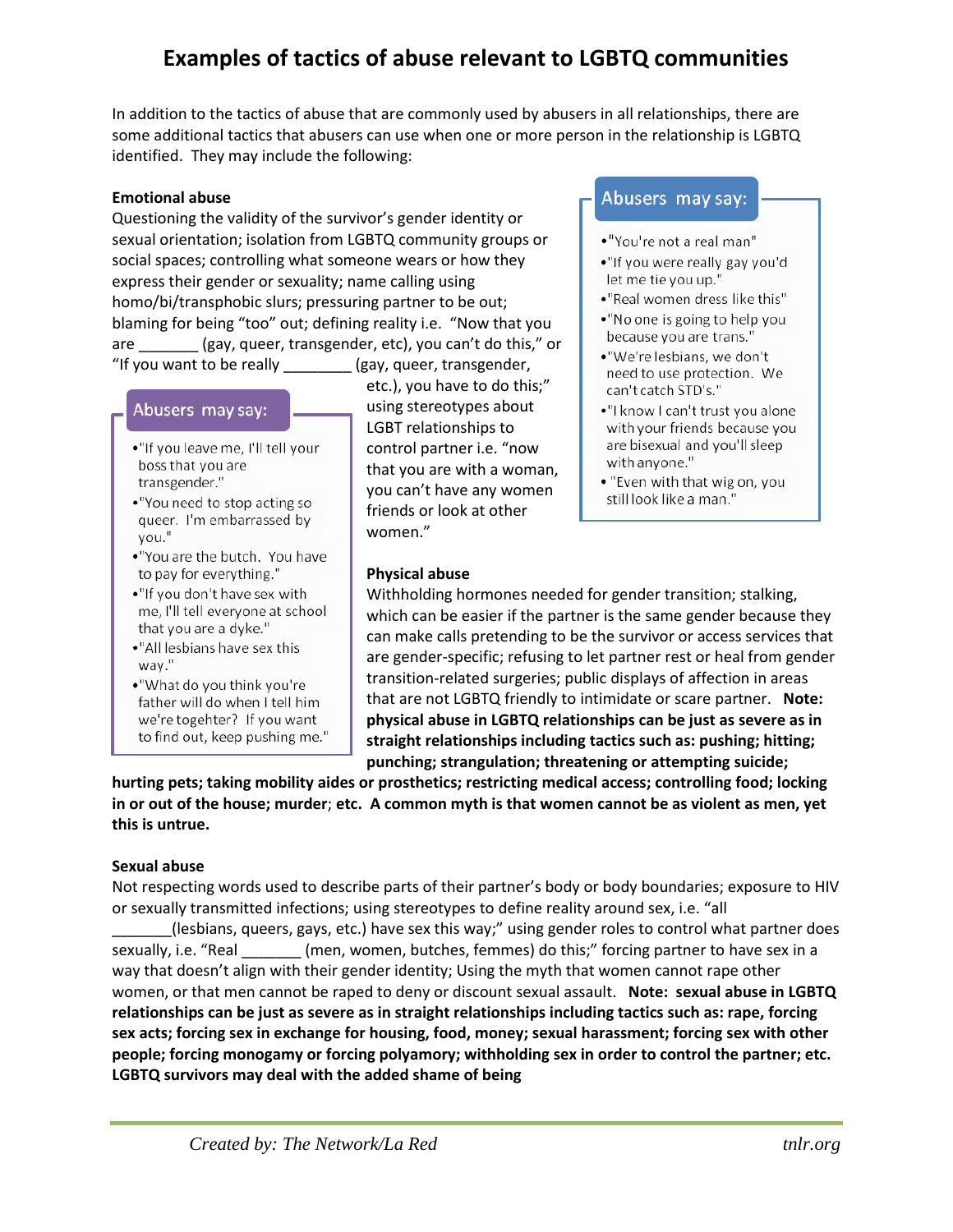**the target of sexual violence from someone in their community; a community they believed was safe. They may also discount or minimize the sexual abuse they experienced because of stereotypes that women cannot be rapists and that men cannot be raped.** 

#### **Effects on** transgender survivors

- Withholding hormones may put the survivors body in disarray. Secondary sex characteristics such as voice, location of fat, and body hair may be effected by hormone withdrawal. Mood and mental health may also be affected. This can put the survivor at greater risk of harrassment or discrimination based on trasphobia.
- •Refusing to use the survivor's chosen name and pronoun can impact the survivor's self-esteem and may also confuse mutual friends and familiy members.
- •Calling a transgender man's chest breasts undermind's his gender identity and is a form of sexual abuse.

### **Economic abuse**

Getting someone fired from their job, which can be easier if the partner is of the same gender and calls impersonating the survivor to say "I quit;" identity theft, which can be easier if the partner is the same gender; using economic status to determine roles in a relationship; threatening to out partner to employer; threatening to out partner to parents or relatives (if they are paying for tuition, housing, utilities, or including them in an inheritance).

### **Cultural/identity abuse**

Threat of outing partner's sexual orientation, gender identity, S/M, polyamory, HIV status, or any other personal information to employer, parents, friends, teachers, community, the press, etc.; using the survivor's sexual orientation or gender identity against them; convincing partner of danger or rejection in reaching out or interacting with others in their communities; convincing the survivor that no one will help them because they are LGBTQ; telling them that they are "too \_\_\_\_\_\_ (gay, masculine, feminine, etc)," or "not \_\_\_\_\_\_\_(gay, masculine, feminine, etc) enough."

## **Screening for survivors and abusers How can we tell who is the abuser and who is the survivor?**

In order to determine who the abuser is and who the survivor is in a relationship, programs need to screen. Screening is a process of looking at a wide range of behaviors of both partners in the relationship and determining who has power and control over the other person.

### **Why screen?**

We screen to provide appropriate services, referrals, and support for **survivors**. We screen to provide appropriate services, referrals and support for **abusers**. Survivors may believe themselves to be (or may have been told they are abusive) for fighting back. Abusers may claim to be survivors:

- To block the survivor from using the service.
- To find out information about the survivor.
- To gain the benefits of a service (housing, aide, validation, etc.).
- To find the survivor in a shelter or a support group.
- To convince the survivor that the survivor is the abusive partner.
- To validate their perception that they are being victimized.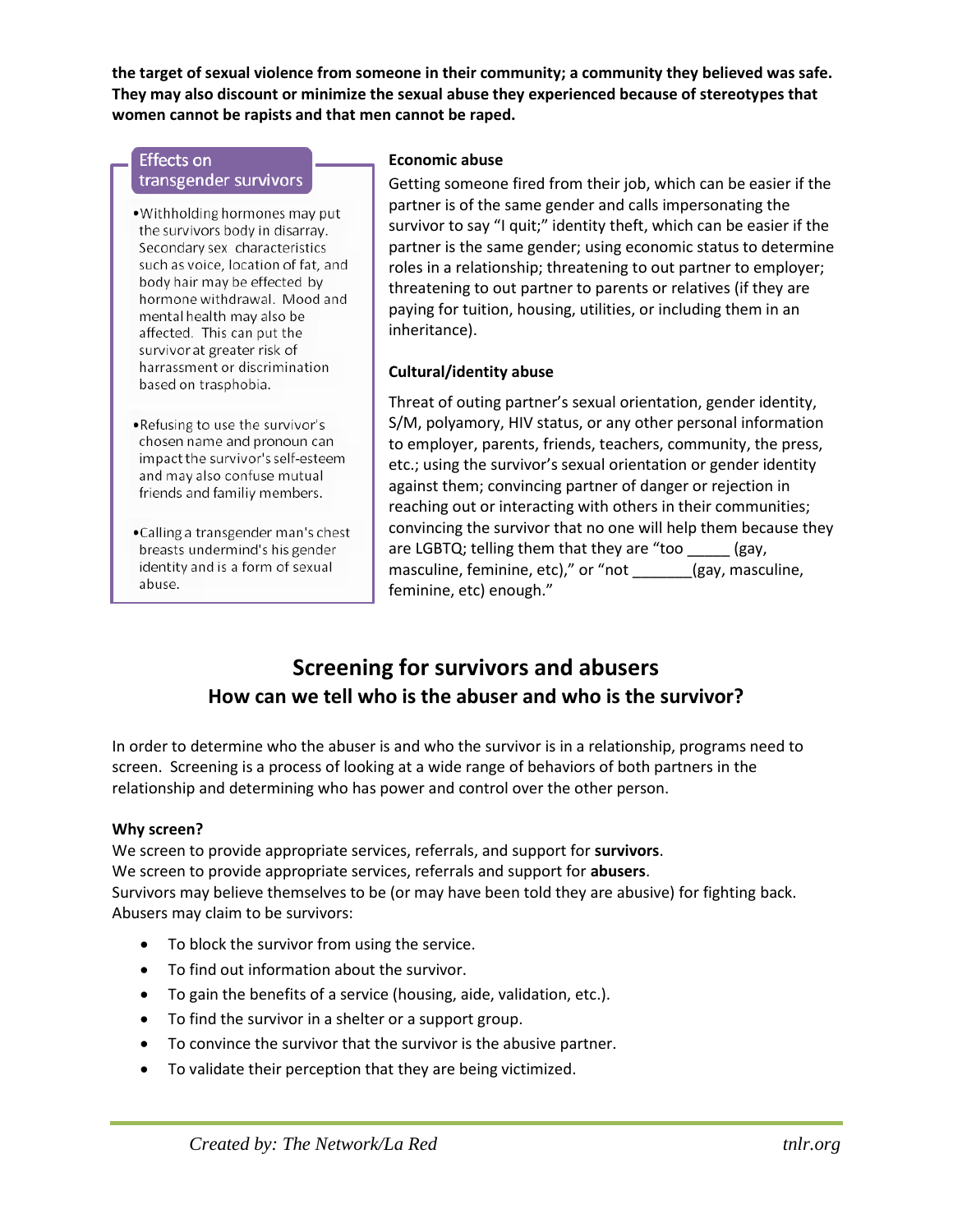There are no shortcuts or quick checklists for determining whether an individual is an abuser or a survivor. Screening is a process and a skill that requires training and practice. It is recommended that those who work with LGBTQ communities learn to screen. Screening or Assesment training is offered by The Network/La Red, The GLBT Domestic Violence Coaltion, and The Northwest Network.

# **Differences from Straight Domestic Violence (where neither partner is transgender):**

- LGBTQ communities largely do not identify partner abuse as a community issue which increases isolation for survivors.
- The survivor is likely to have the same support systems, such as friends and social spaces, as the abuser. Leaving their partner may mean they lose their community.
- Internalized homo/bi/transphobia increases the selfblame of the survivor.
- The abuser and/or others may blame the

# How LGBTQ domestic violence is different from straight domestic violence



survivor's sexual and/or gender identity for the abuse.

- Lack of visibility of LGBTQ individuals means that there are few role models for relationships.
- With little to no societal validation of LGBTQ people in a survivor's life, people may not even recognize that she/he is in a relationship, much less that abuse is happening.
- Many people are closeted and cannot turn to friends, family, faith community or employers for support.
- Homophobia, biphobia, and transphobia do the work for batterers by isolating the survivor, destroying their self-esteem and convincing them that no one will help them because of their sexual orientation and/or gender identity.
- There is a greater likelihood of no arrest or dual arrest when calling the police and no restraining order or dual restraining orders given by judges.
- There are fewer resources available for LGBTQ survivors.
- There is a lack of screening to determine who the abuser is and who the survivor is by police, courts, support groups, shelters and other services.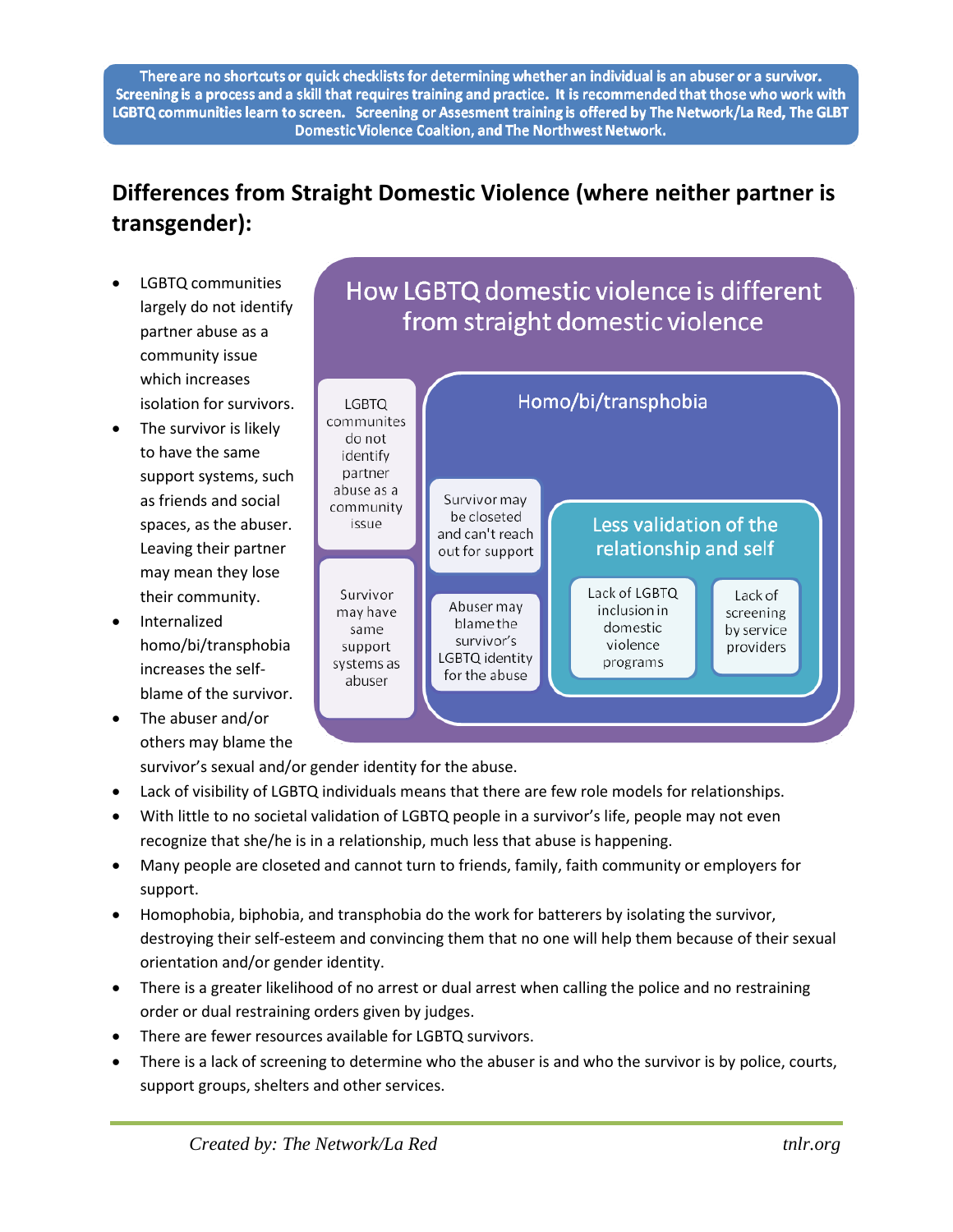There may be LGBTQ community pressure not to air dirty laundry about partner abuse or to use the legal system.

## **Barriers to services for LGBTQ survivors**:

Because of homophobia, biphobia, transphobia and heterosexism, LGBTQ survivors face several barriers when trying to access services. Some of these barriers include:

- A sense of invisibility in service systems no mention of LGBTQ partner abuse in most outreach materials.
- Judgment or homo/bi/transphobia on the part of service providers, or a fear of this type of discrimination.
- No screening which results in a loss of safety and the possibility of the abuser accessing services.
- Staff Outing LGBTQ survivors to program participants or other providers.
- Allowing staff or other participants to harass or insult LGBTQ people with no accountability.
- Refusing services on the basis of gender identity or perceived gender identity.
- No knowledge of LGBTQ communities by service providers.



## **Examples of barriers:**

The following list provides real life scenarios of barriers that LGBTQ survivors have faced when trying to access services. Imagine yourself in their shoes: